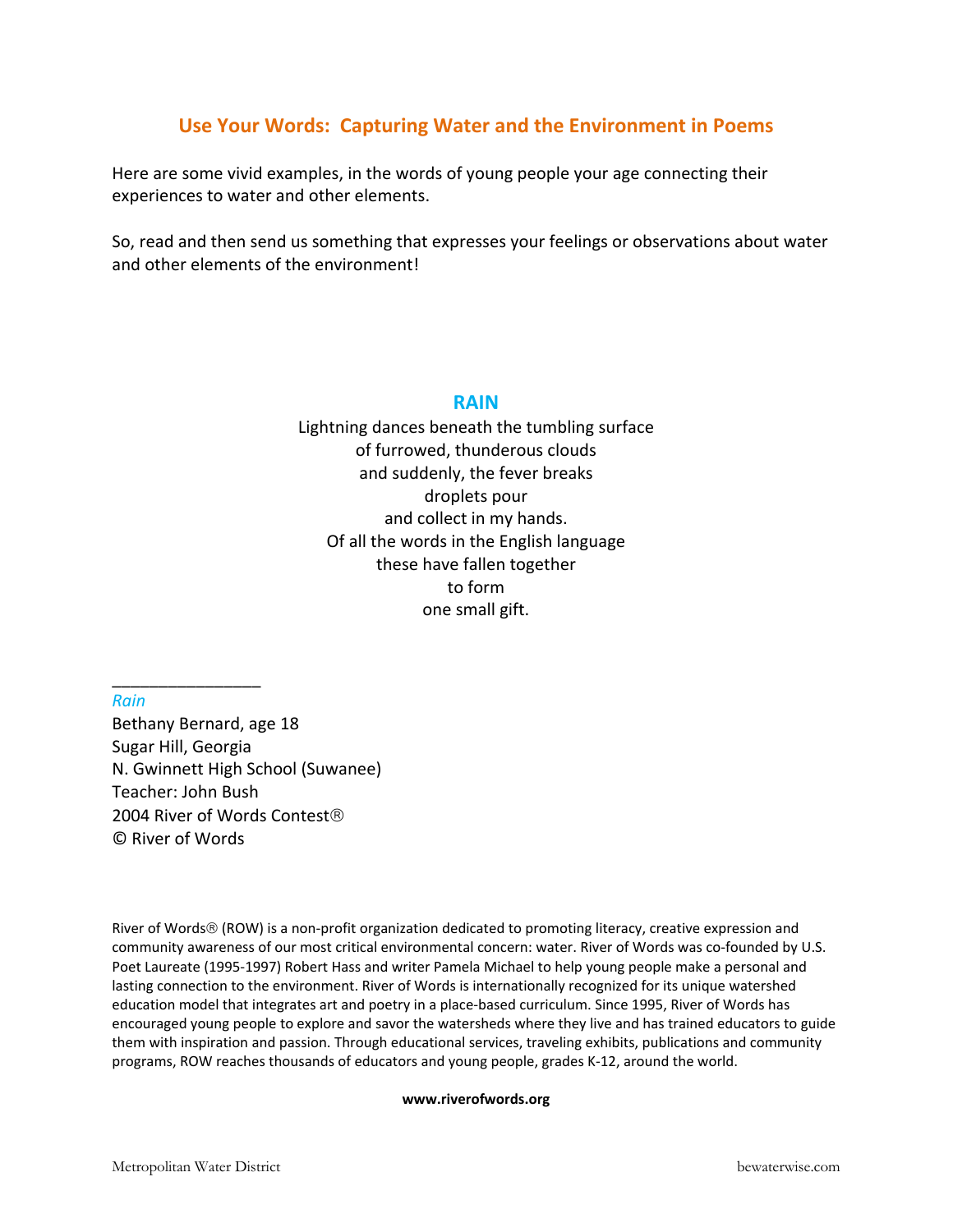#### **IF I COULD BE WATER**

If I could be water I wouldn't be a pond Muddy and brown, I wouldn't be an ocean Big and alone, I wouldn't be rain Falling again and again, I wouldn't be ice Cold and frozen, I would be a river, Long, wide and free.

### \_\_\_\_\_\_\_\_\_\_\_\_\_\_\_\_ *If I Could Be Water*

Bailey Bystry, age 11 Glen Ellyn, Illinois Writers' Studio Teacher: Naazish Yarkan 2008 River of Words Contest® © River of Words

River of Words® (ROW) is a non‐profit organization dedicated to promoting literacy, creative expression and community awareness of our most critical environmental concern: water. River of Words was co-founded by U.S. Poet Laureate (1995‐1997) Robert Hass and writer Pamela Michael to help young people make a personal and lasting connection to the environment. River of Words is internationally recognized for its unique watershed education model that integrates art and poetry in a place‐based curriculum. Since 1995, River of Words has encouraged young people to explore and savor the watersheds where they live and has trained educators to guide them with inspiration and passion. Through educational services, traveling exhibits, publications and community programs, ROW reaches thousands of educators and young people, grades K‐12, around the world.

#### **www.riverofwords.org**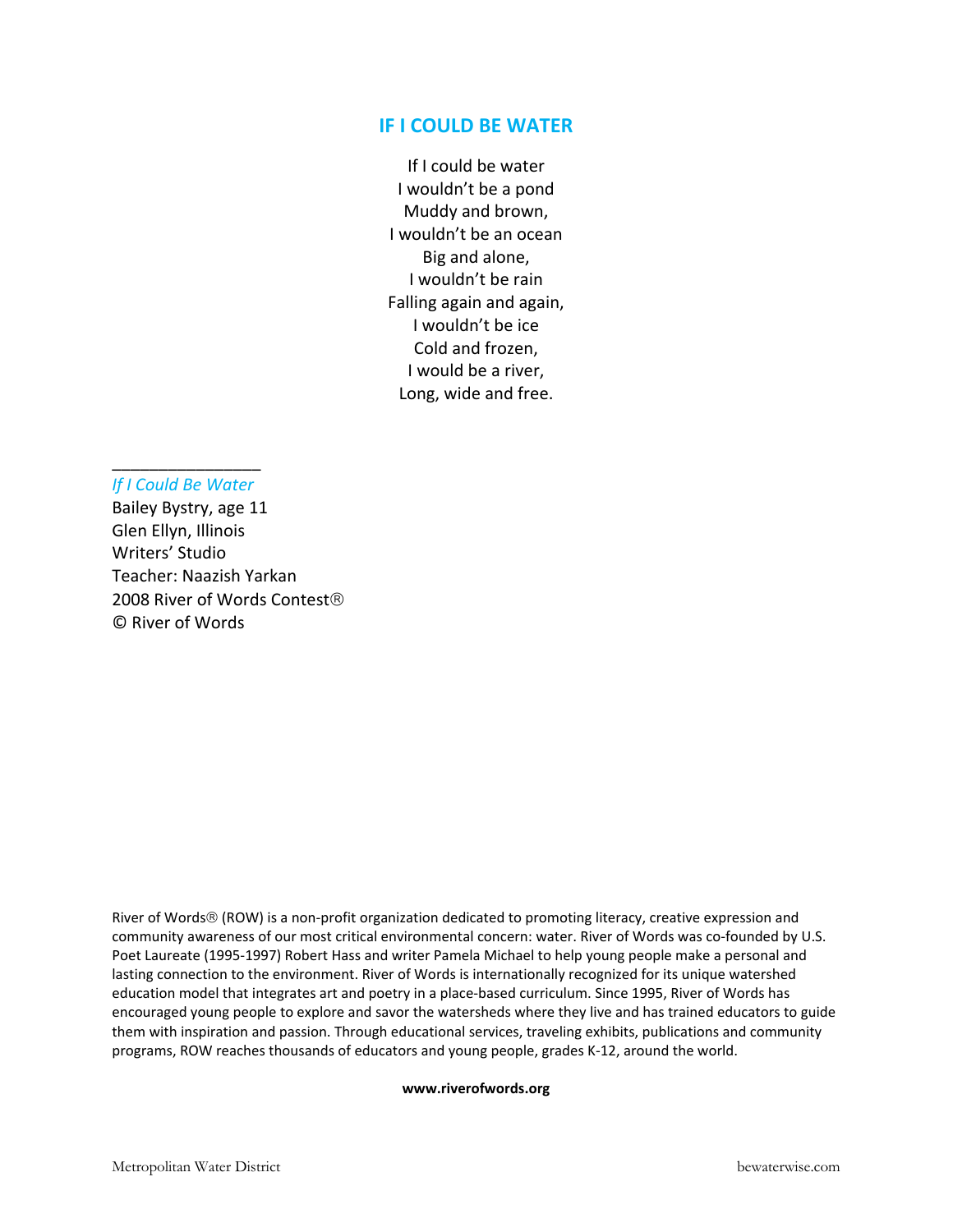## **AN ENDLESS RHYTHM**

Waves play a smooth song Inky water under a full moon A surface that shimmers Slight waves disturb the glassy surface The water sighs Never changes its rhythm Pulls in and out Always on time Silence, even the gulls sleep Only dreaming stars, a sleepy moon, and restless waves accompany me My troubles pass away Pulled into the endless sighs Melt into the marred surface of the water There is nowhere else I would rather be

## \_\_\_\_\_\_\_\_\_\_\_\_\_\_\_\_ *An Endless Rhythm*

Devan Allard, age 15 Skandia, Michigan Gwinn Area Community Schools Teacher: Amy Laitinen 2007 River of Words Contest® © River of Words

River of Words® (ROW) is a non-profit organization dedicated to promoting literacy, creative expression and community awareness of our most critical environmental concern: water. River of Words was co-founded by U.S. Poet Laureate (1995‐1997) Robert Hass and writer Pamela Michael to help young people make a personal and lasting connection to the environment. River of Words is internationally recognized for its unique watershed education model that integrates art and poetry in a place‐based curriculum. Since 1995, River of Words has encouraged young people to explore and savor the watersheds where they live and has trained educators to guide them with inspiration and passion. Through educational services, traveling exhibits, publications and community programs, ROW reaches thousands of educators and young people, grades K‐12, around the world.